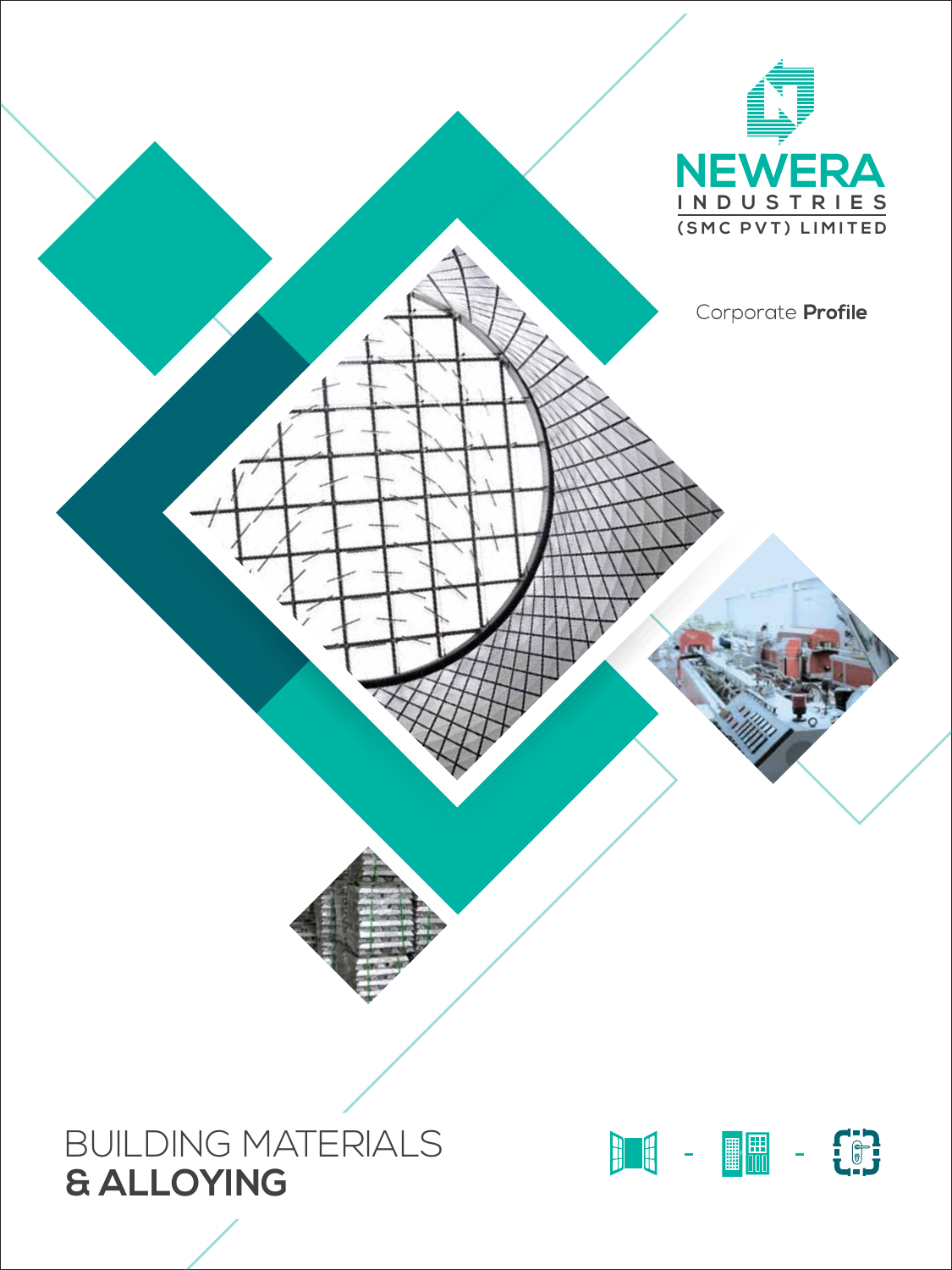### NEW ERA **INDUSTRIES AT A GLANCE**

New Era Industries, formed in 2005, is one of the largest manufacturers of building materials and aluminum alloys in Pakistan with a rich portfolio of diverse brands. We mainly operate in uPVC and aluminum markets and have developed a wide spread sales network throughout the country.

FRAMEZ, Centro and SKYPEN are the major flag bearers of our company.

> **Business** segments:

BUILDING MATERIALS METAL ALLOYING

Established: 2005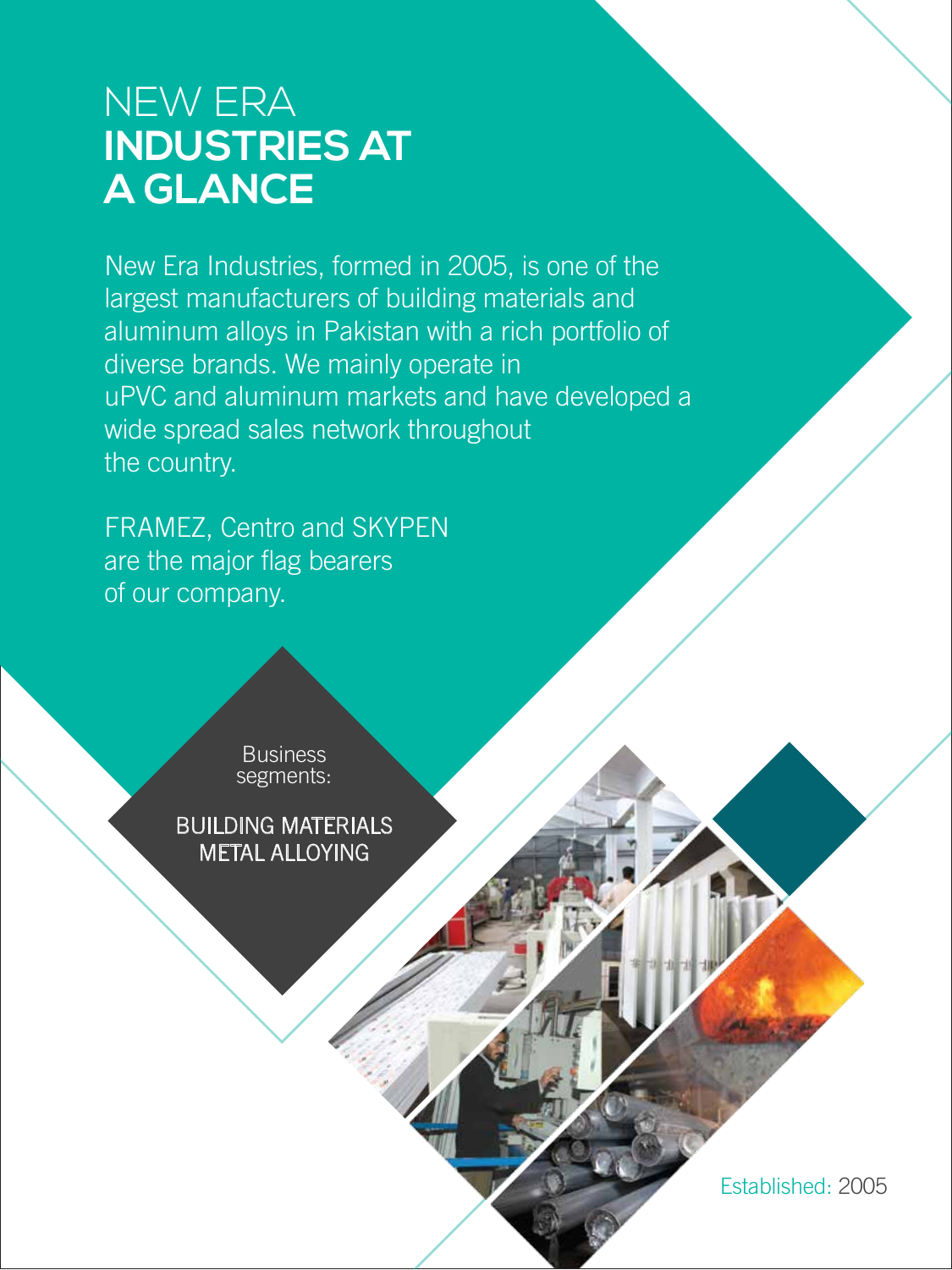# **HISTORY**

New Era Industries is a part of Lucky Group of companies that has been long recognized as a leading manufacturer of aluminum building materials of the country for over 30 years.

Established in 2005, we started out our operations with aluminum alloying and extrusion but later became one of the pioneers of manufacturing uPVC profiles in Pakistan that are gaining wide acceptance in the domestic market. Our core strength lies in our extrusion division which is dedicated to producing extensive range of aluminum and uPVC profiles for different applications such as doors and windows. Our new extruded products include electrical conduit pipes and ducting profiles.

Our fabrication department offers railing systems, partition systems and facade works.

### **ASSOCIATION**

Being originated from Lucky Group of Companies, New Era Industries is associated with diverse enterprises that are a part of the group including;

Lucky Aluminum Pvt. Ltd- Aluminum extrusions Korona Films Pvt. Ltd- CPP packaging films

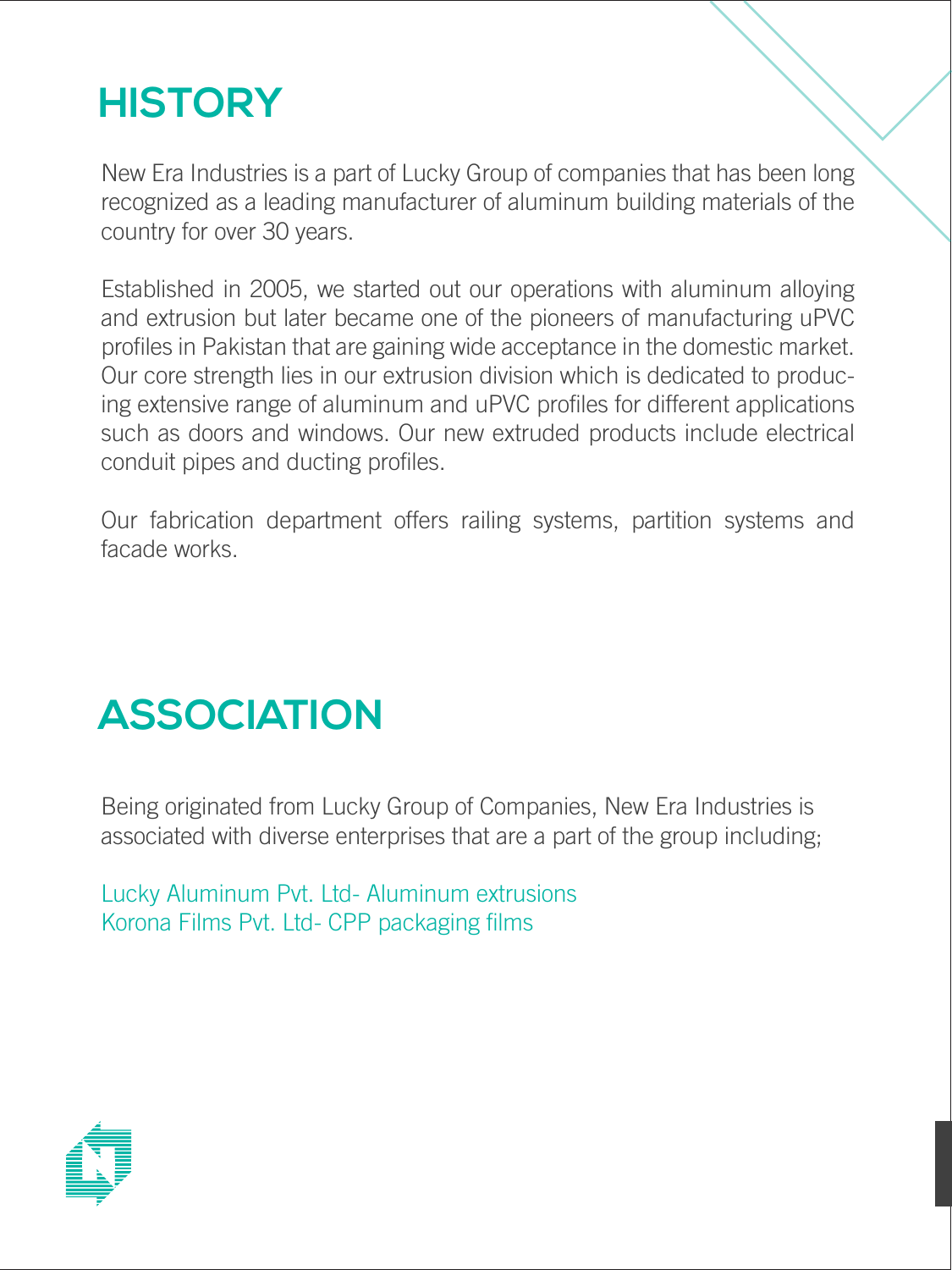### **MISSION**

The single reason for our existence is the pursuit of satisfaction for all our stakeholders. We believe that the only way to succeed is to provide our customers better value for their money, and our employees an opportunity to grow beyond themselves.

## **VISION**

Through our unremitting commitment to our customers, we aspire to become the nation's yardstick in building material industry.

# **OUR VALUES**

Integrity, winning attitude and working with others are values that cannot be compromised.

We uphold to not only to the best interest of our customers but to our team and our society as well.

We share a desire to win and be the best at what we do.

We treat our customers, suppliers, employees, and other stake holders as partners. We believe, all of us can achieve our highest potential working together: not alone.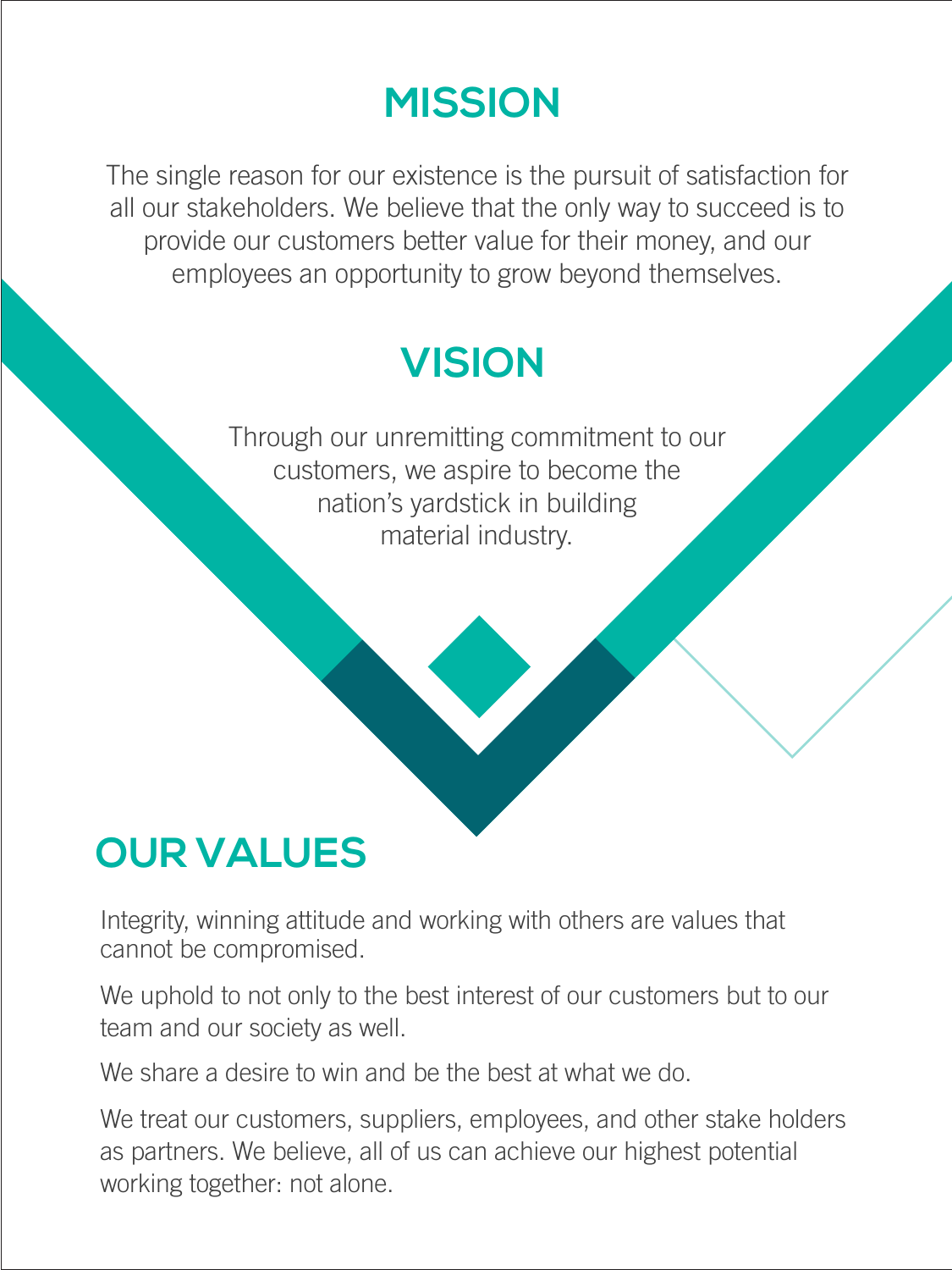### **OUR PORTFOLIO**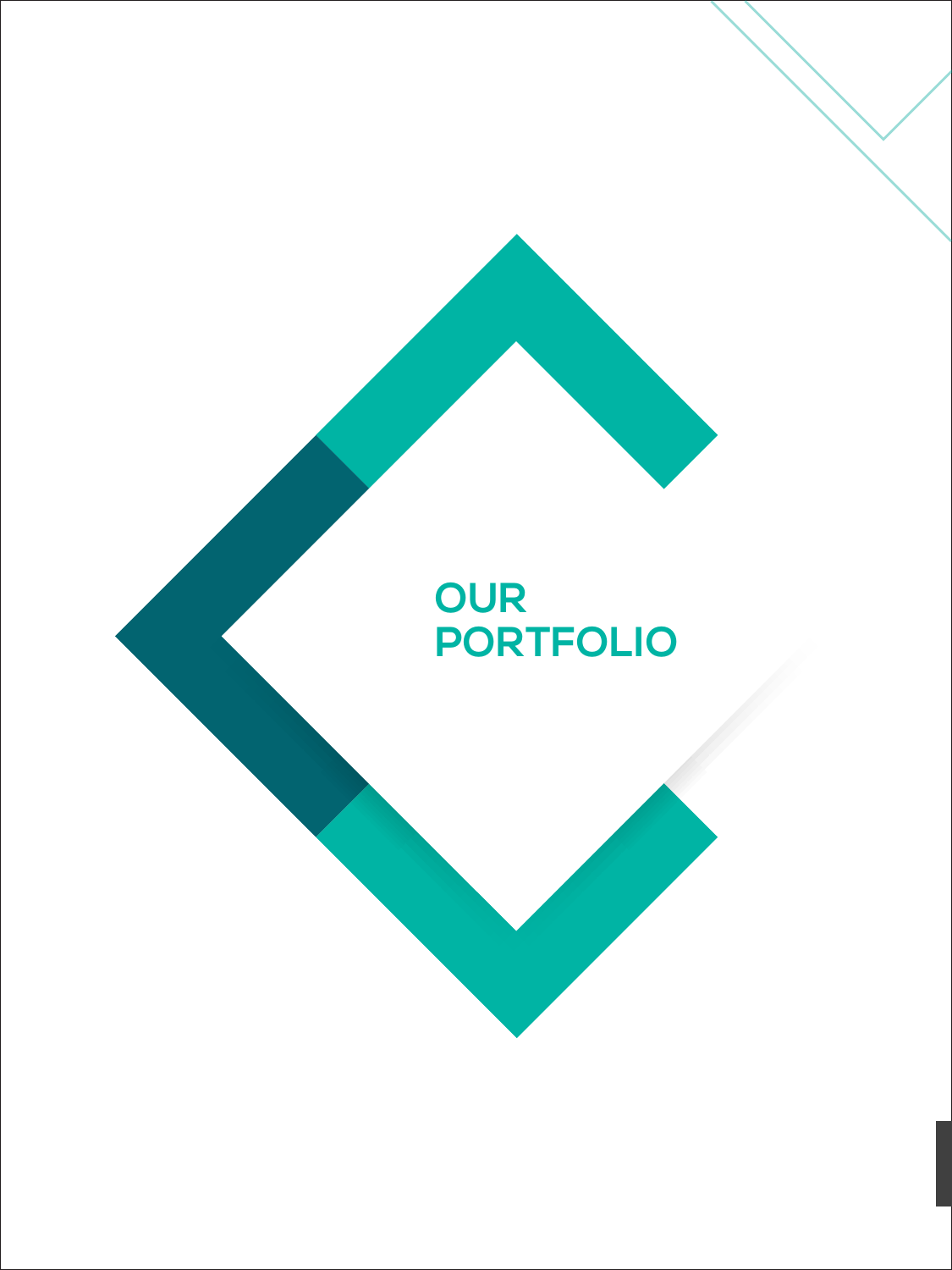# **BUILDING MATERIALS**

The company's building material segment consists of uPVC and aluminum systems for doors and windows, railing systems, partition systems, aluminum facade systems and electrical conduits (ducting and electric pipes).



#### **A. DOOR AND WINDOW SYSTEMS**

- In house extrusion of uPVC window & door profiles
- Equipped with lamination and fabrication facilities
- Advance quality control units and polymer lab





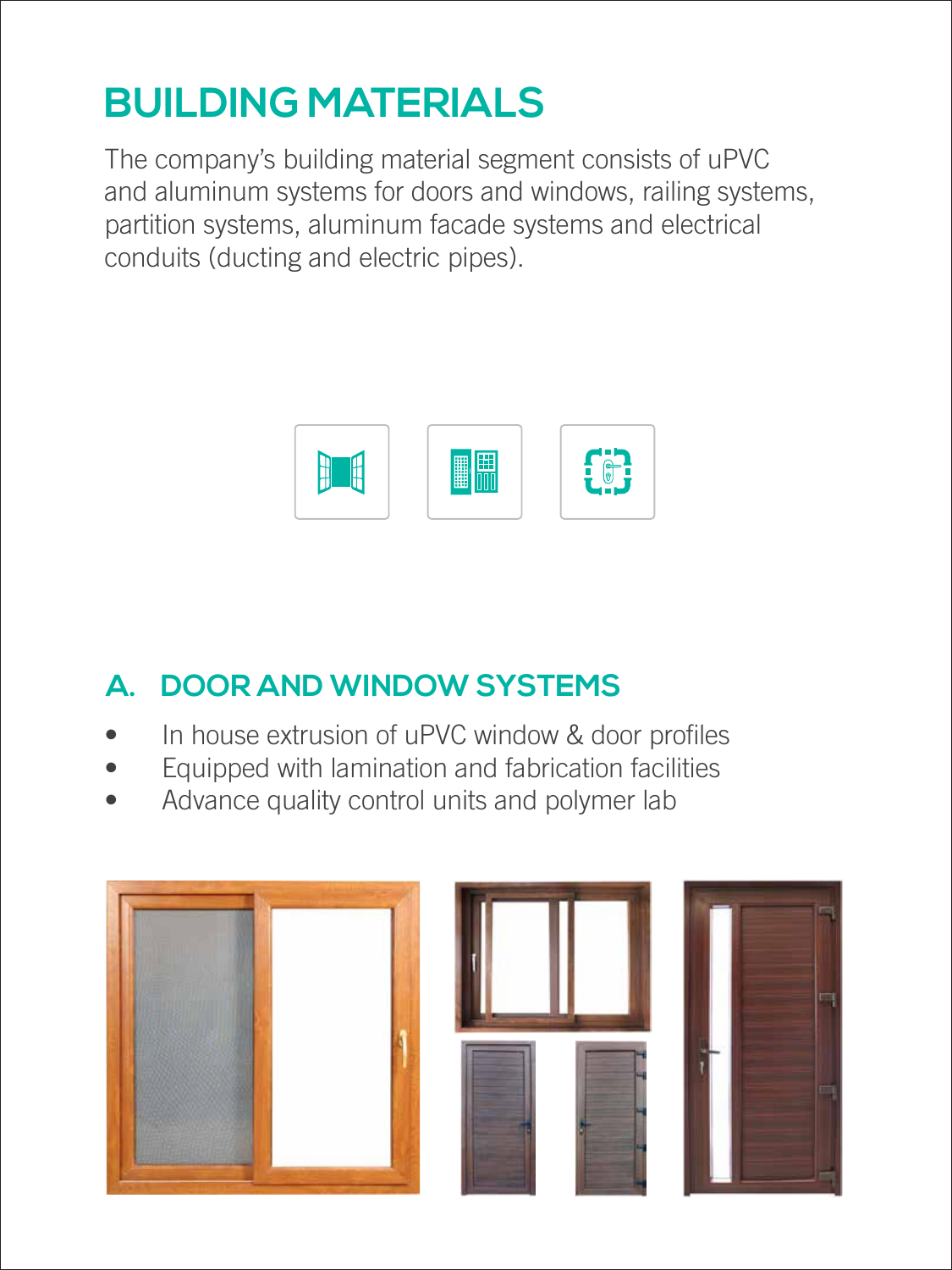#### **B. RAILING SYSTEMS**

- International standard aluminum systems
- Imported accessories
- Round, oval and square systems



#### **C. PARTITION SYSTEM** OFFICE & SHOP PARTITION SYSTEMS

- Designed according to international specifications
- Glass to glass systems
- Cable management solution

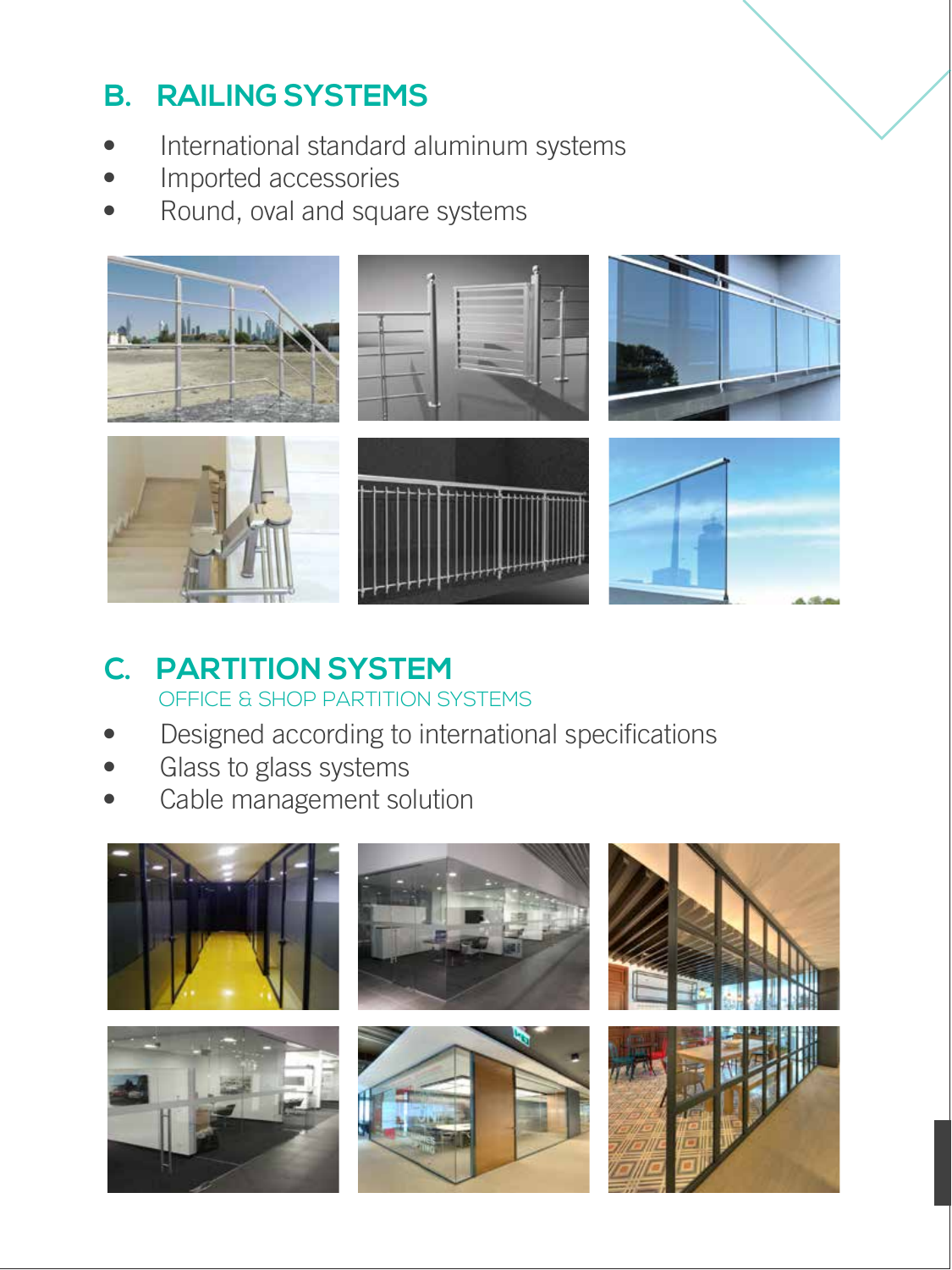#### **C. PARTITION SYSTEM** TOILET PARTITION SYSTEM

- HPL & PVC cubicle systems
- Moisture resistant, durable, easy maintenance.
- Ideal for heavy usage and public facilities



### **D. ALUMINUM FAÇADE SYSTEMS**

- Curtain Wall System
- Wall Cladding System
- Unitized Systems





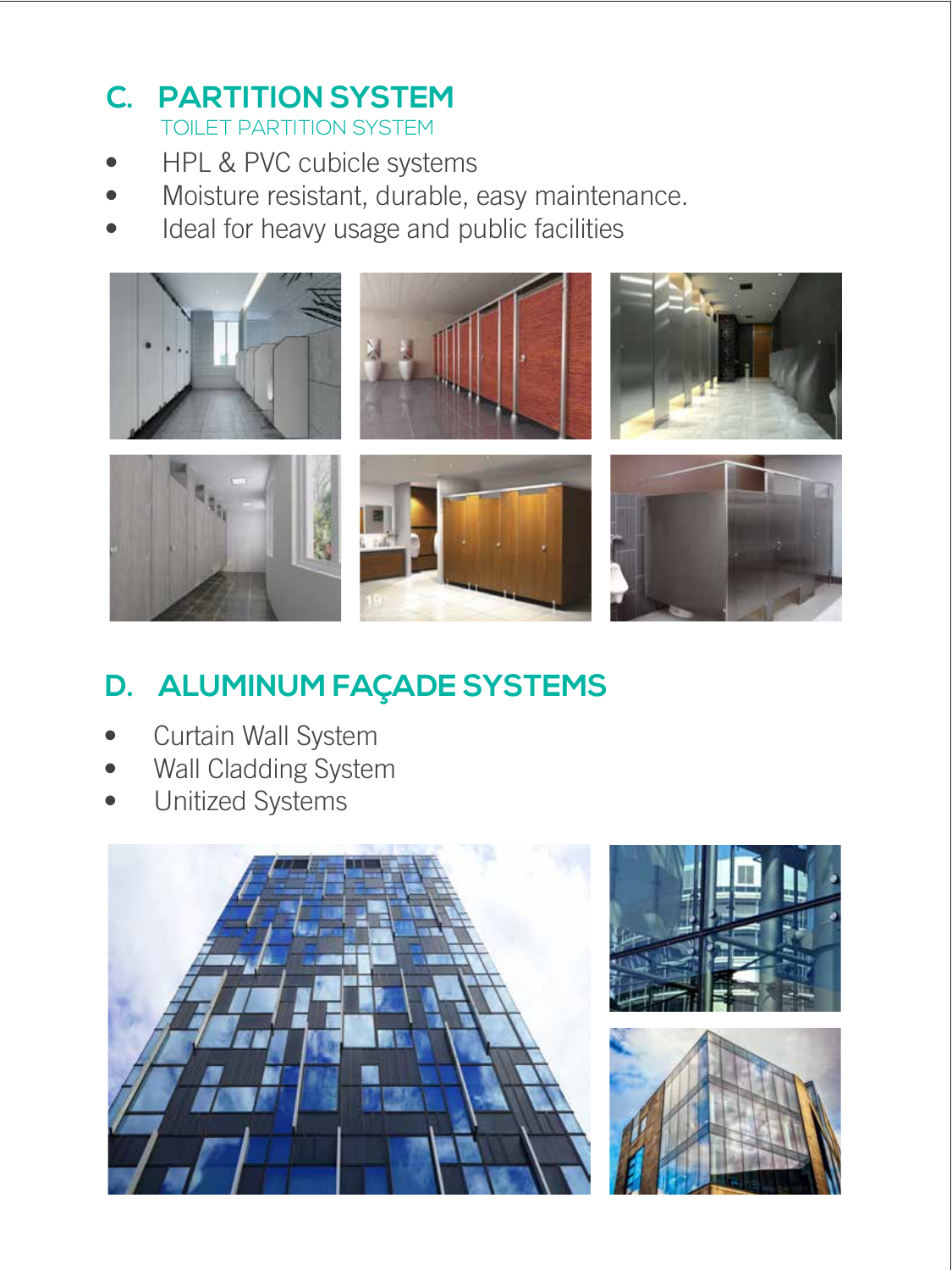#### **E. ELECTRICAL CONDUITS**

In this segment, the company offers products such as uPVC electric conduit pipes and uPVC cable ducting profiles.

#### **UPVC ELECTRIC PIPES**

- Size range from 16mm to 120mm
- Highest quality production material
- Maximum durability



#### **UPVC DUCTING PROFILES**

- Size range from 16mm x 16mm to 100mm x 100mm
- Slotted range
- Maximum functionality





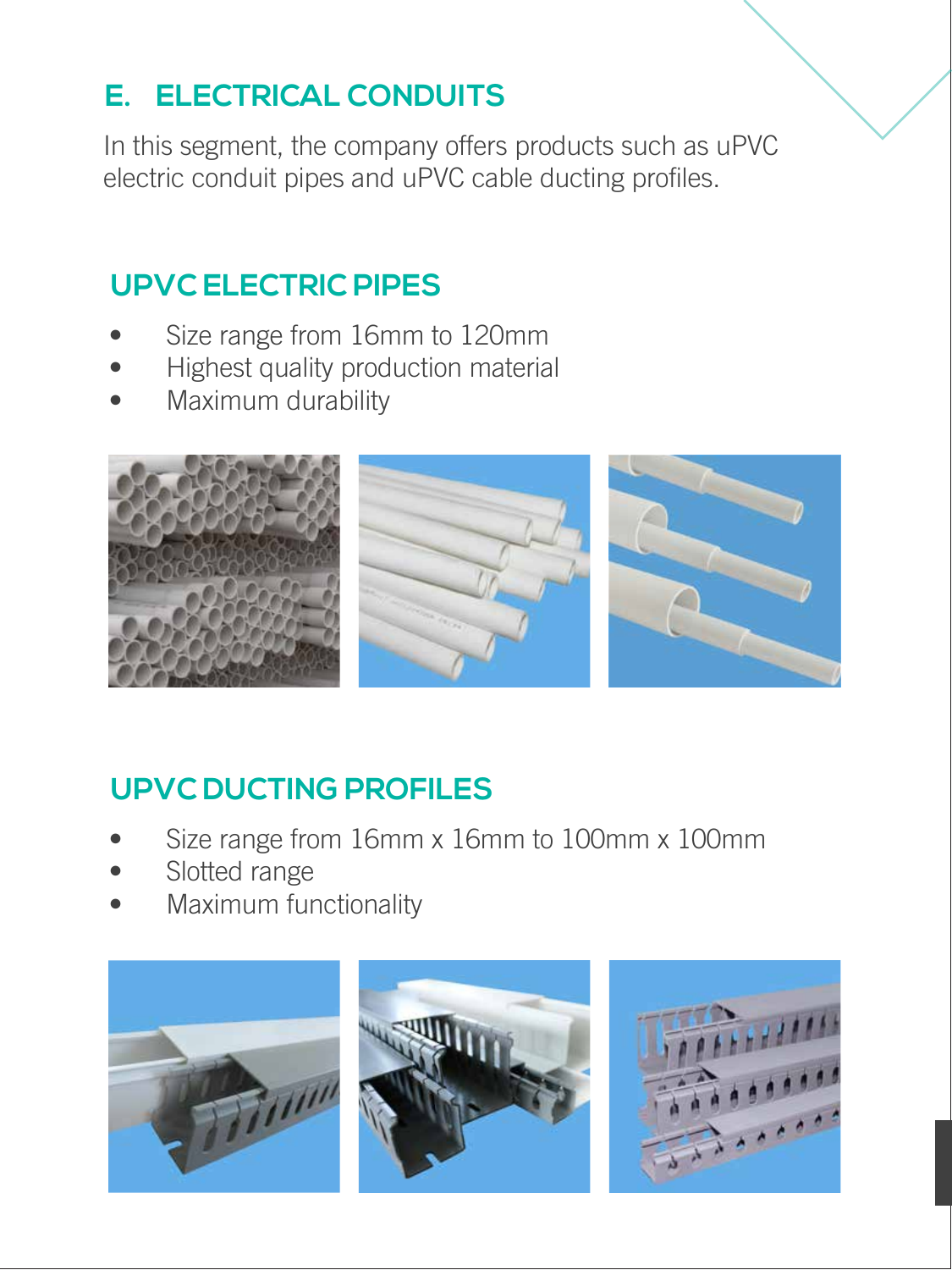# **ALUMINIMUM ALLOYING**

- State of the art technology
- Spectrometer Lab from Germany
- 700 ton per month production capacity
- ADC-12, HD2BS1, LM13, AC4B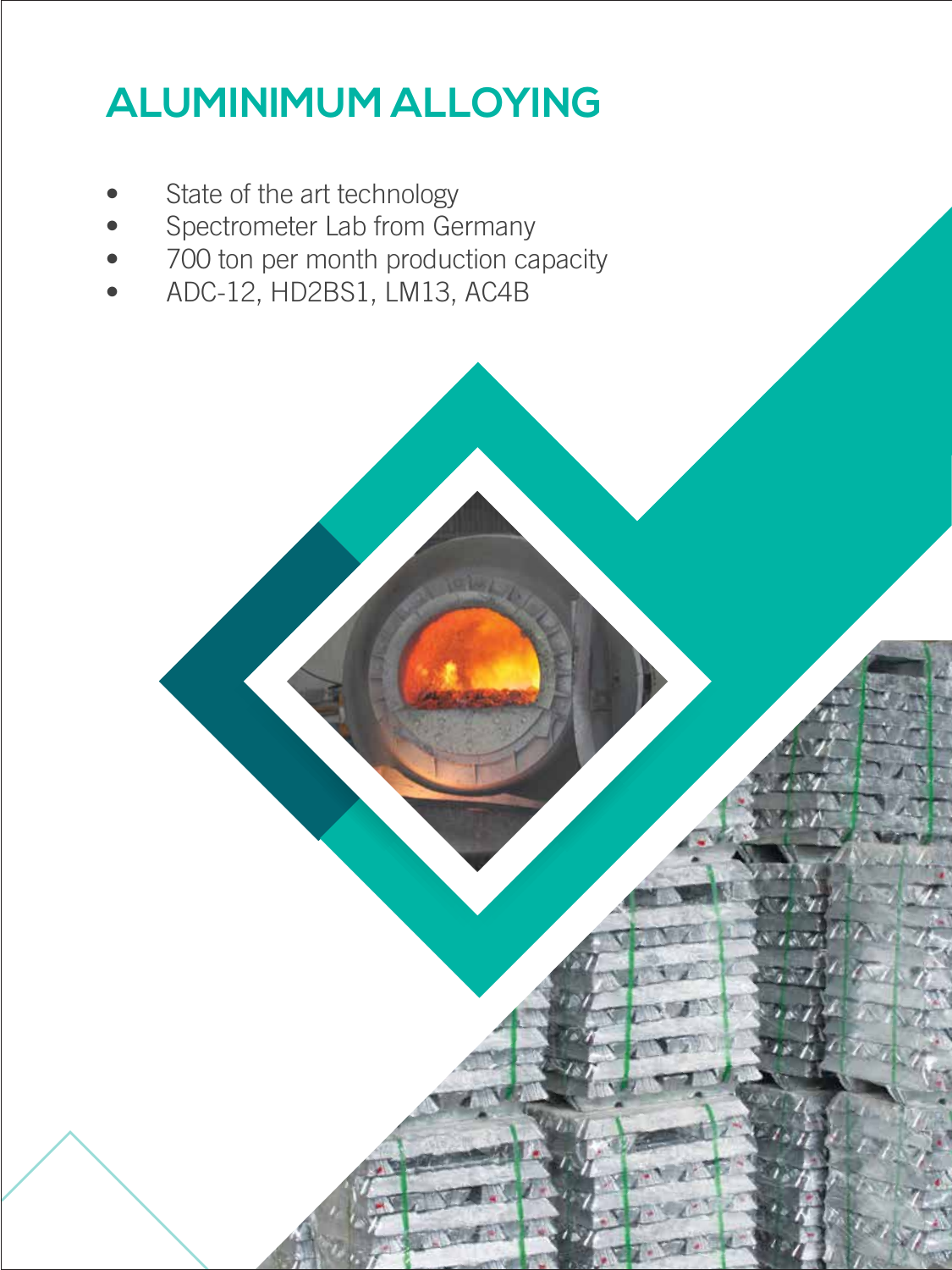### **FACILITIES**

#### PVC Extrusion

- PVC Window Profile Extrusion Lines
- PVC Pipe Extrusion Lines
- Hot Stamping & Lamination Line
- Mixers & Recycling Equipment

### Quality Control Lab

- Color Measuring Equipment
- Gloss Measuring Equipment
- Tensile Strength Testing Machine
- Welding Strength Testing Machine
- Spectrometer (for metal testing)



### **Fabrication**

- PVC Window & Door Fabrication Plant
- Aluminum Window & Door Fabrication Plant
- Partition Fabrication Workshop
- Aluminum Curtain Wall Fabrication Work Shop







### Alloying

- Aluminum Alloy Furnaces Rotary
- Aluminum Alloy Furnaces **Reverberatory**
- Aluminum Ingot Casting Unit
- Aluminum Billet Casting Unit



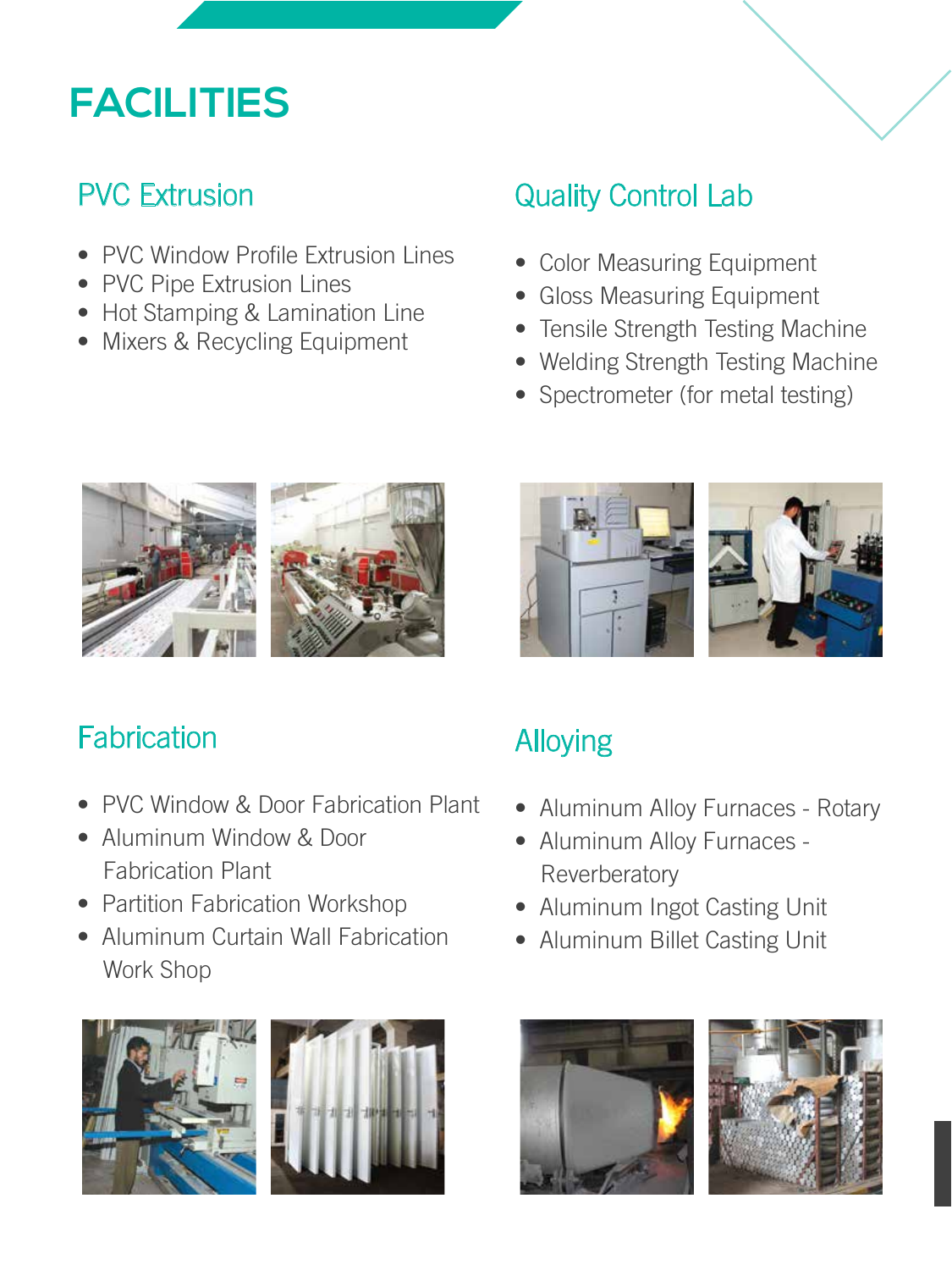## **CLIENTELE**

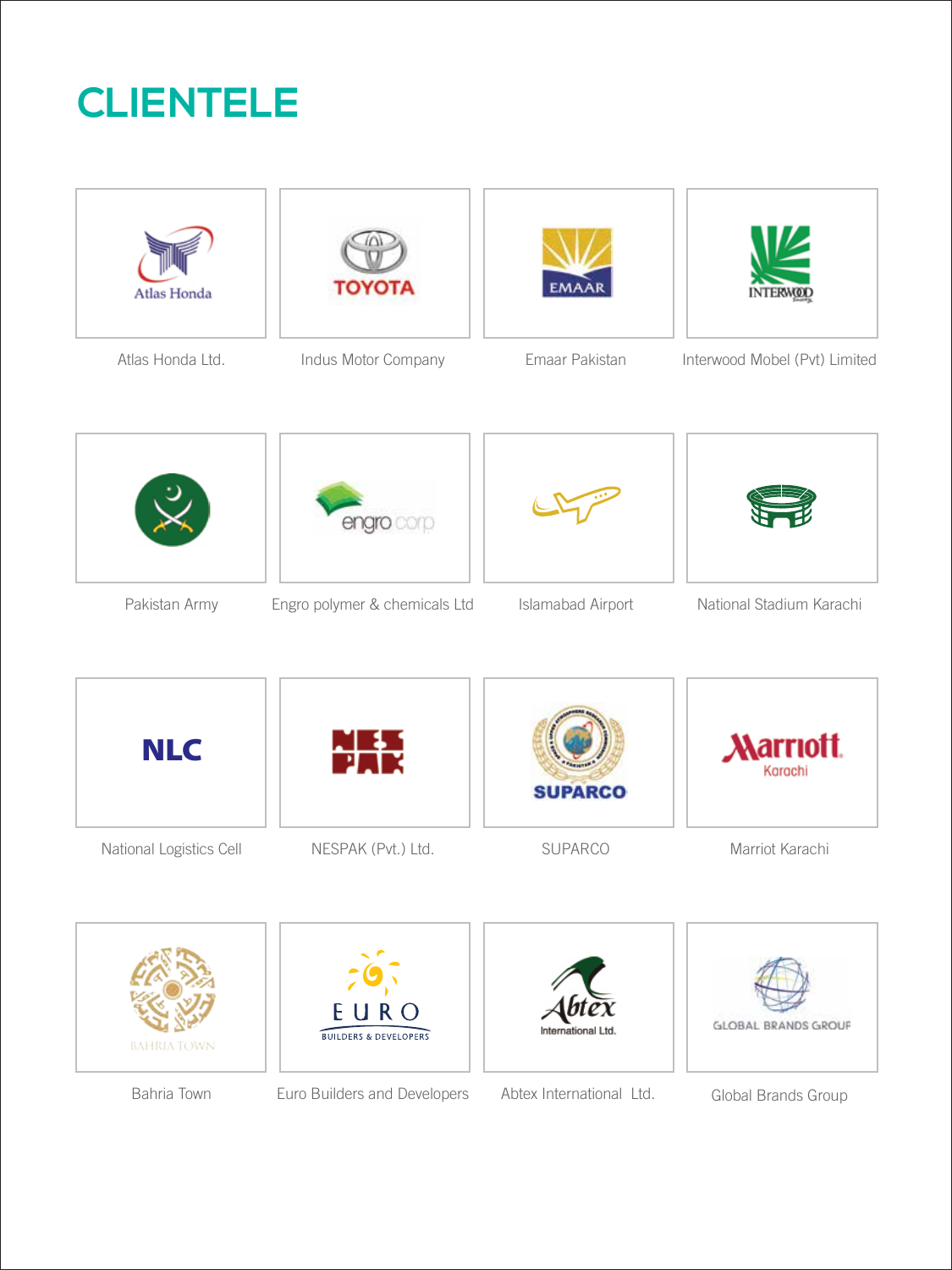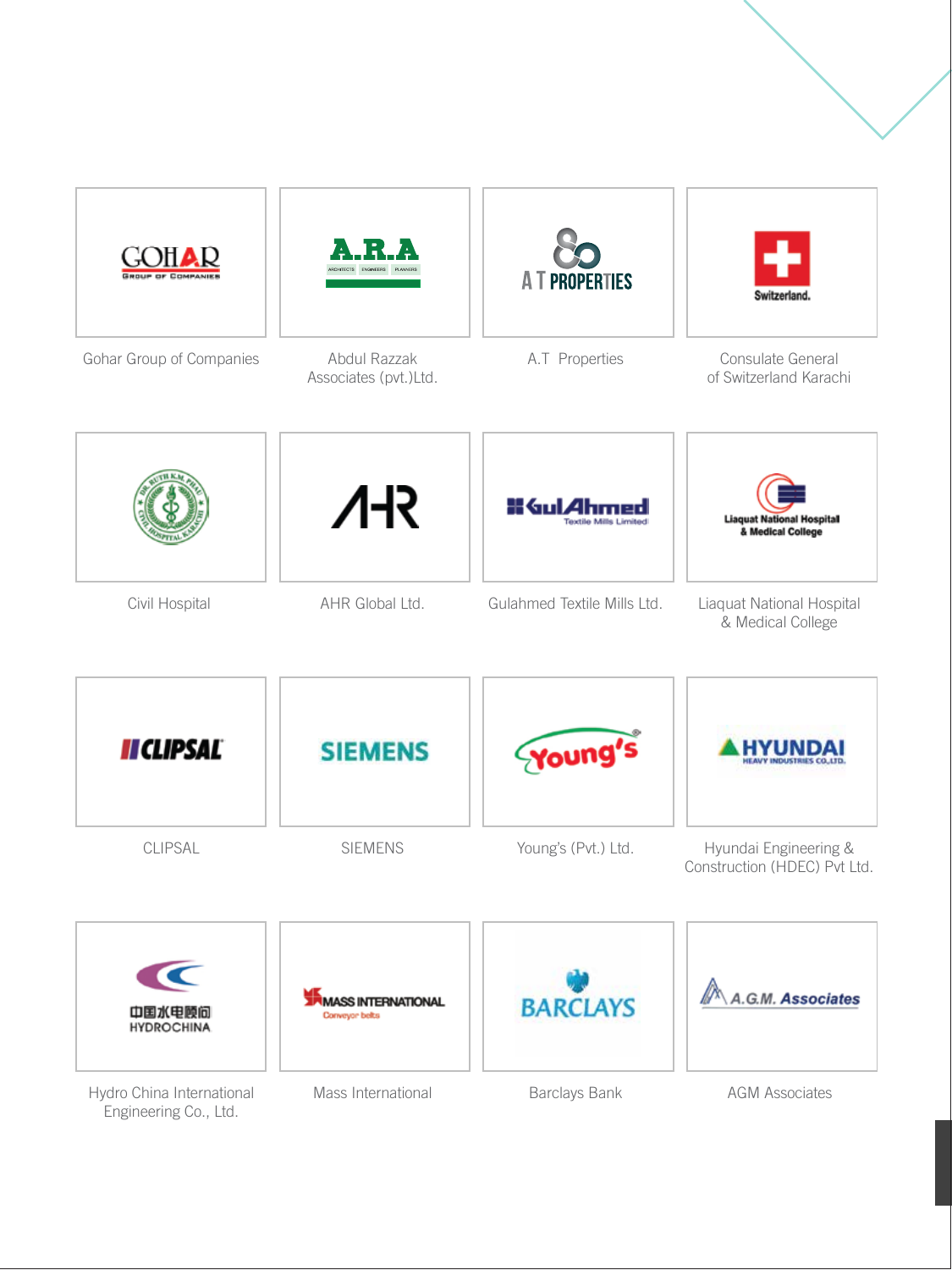## **LOCATIONS**

Our presence in all the major markets of the country is backed by our ever-growing distribution network. With our headquarters and manufacturing in Karachi we use our dedicated distributors for each market to ensure the accessibility of our customers to our products.

Our warehousing facilities provide insurance against product shortages in the markets and maintain prompt supply.

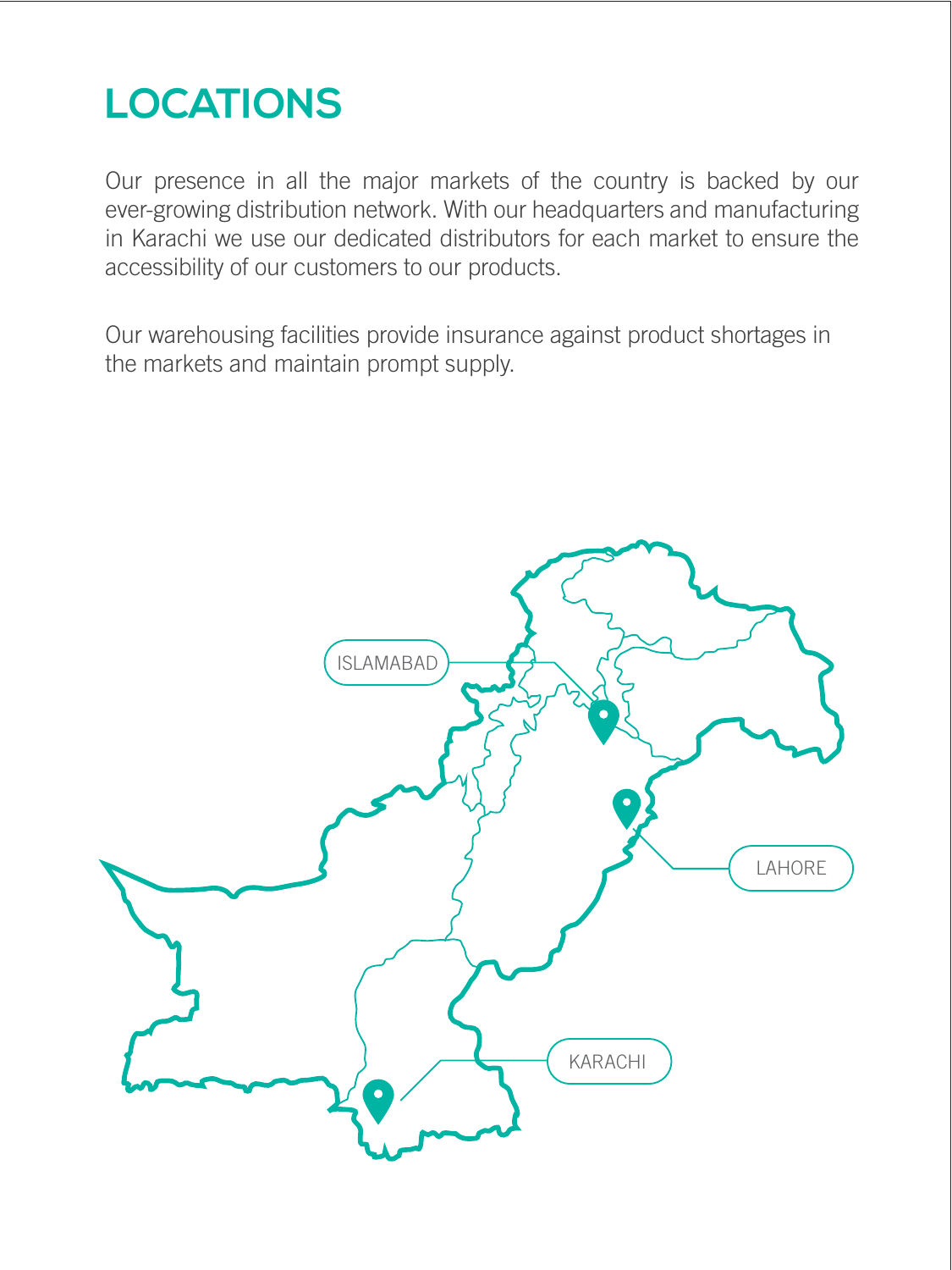**OUR BRANDS**